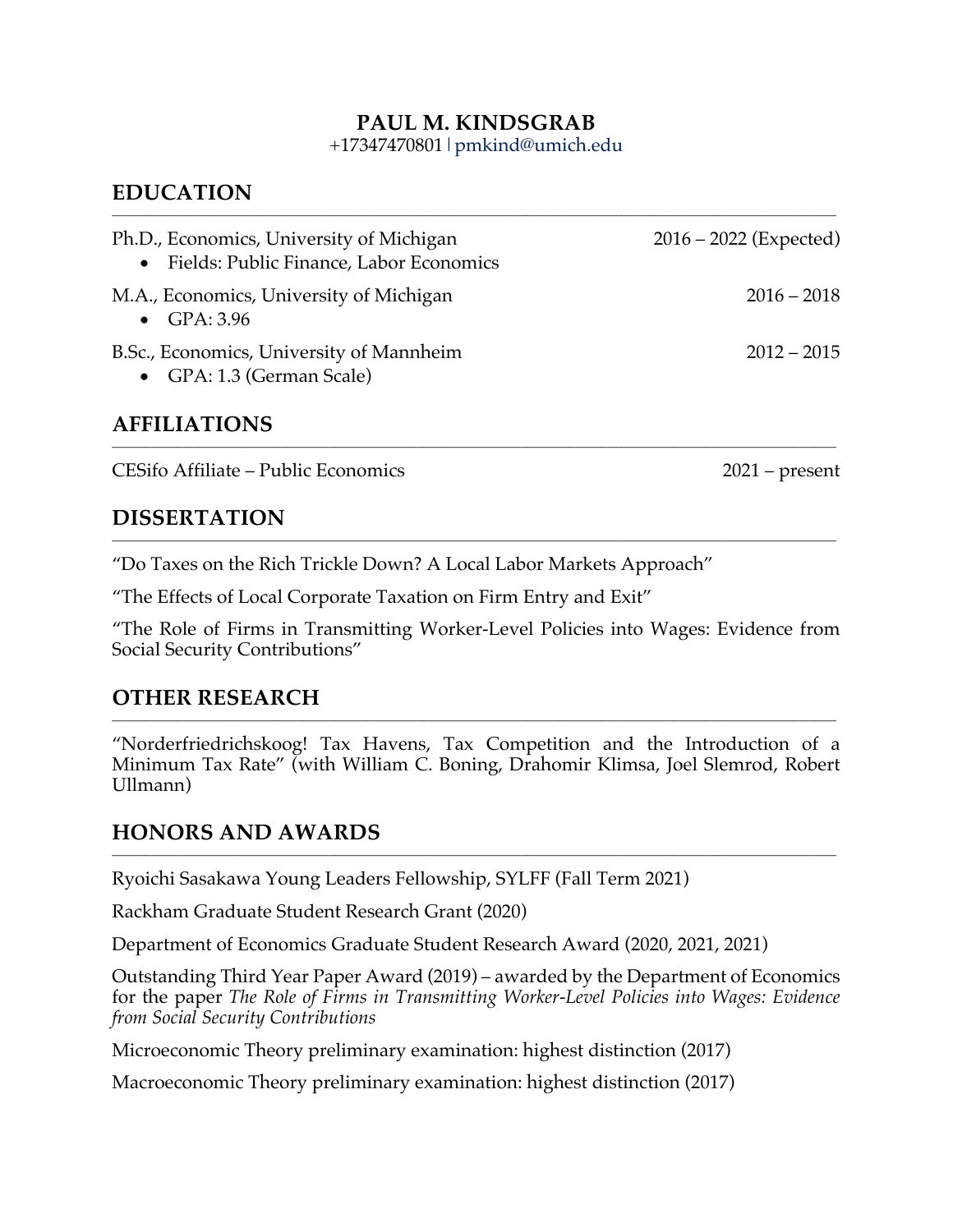# **SEMINARS AND CONFERENCES**

**2021:** CESifo Public Economics Area Conference – Distinguished Affiliate Award Session, Ludwig Maximilian University of Munich, International Institute of Public Finance Annual Congress (scheduled), EEA-ESEM (scheduled), Young Economist Symposium (scheduled), APPAM Fall 2021 Conference (scheduled)

**\_\_\_\_\_\_\_\_\_\_\_\_\_\_\_\_\_\_\_\_\_\_\_\_\_\_\_\_\_\_\_\_\_\_\_\_\_\_\_\_\_\_\_\_\_\_\_\_\_\_\_\_\_\_\_\_\_\_\_\_\_\_\_\_\_\_\_\_\_\_\_\_\_\_\_\_\_\_\_\_\_\_\_\_\_\_\_\_\_\_\_\_\_\_\_\_\_\_\_\_\_\_\_\_\_\_\_\_\_\_\_\_\_\_\_\_\_\_\_\_\_\_\_\_\_\_\_\_\_\_\_\_\_**

**2020:** Mannheim Tax Conference, International Institute of Public Finance Annual Congress, University of Michigan Public Finance Seminar, National Tax Association Annual Conference

**2019:** University of Michigan Economics Summer Seminar, Mannheim Tax Conference, University of Oxford Centre for Business Taxation Doctoral Conference, National Tax Association Annual Conference

**\_\_\_\_\_\_\_\_\_\_\_\_\_\_\_\_\_\_\_\_\_\_\_\_\_\_\_\_\_\_\_\_\_\_\_\_\_\_\_\_\_\_\_\_\_\_\_\_\_\_\_\_\_\_\_\_\_\_\_\_\_\_\_\_\_\_\_\_\_\_\_\_\_\_\_\_\_\_\_\_\_\_\_\_\_\_\_\_\_\_\_\_\_\_\_\_\_\_\_\_\_\_\_\_\_\_\_\_\_\_\_\_\_\_\_\_\_\_\_\_\_\_\_\_\_\_\_\_\_\_\_\_\_**

# **TEACHING ASSISTANT POSITIONS**

Introductory Macroeconomics, Undergrad (ECON 102) – Winter 2021

Probability Theory and Statistics, Undergrad (ECON 451) – Winter 2020

Game Theory and Mechanism Design, PhD (ECON 602/604) – Fall 2019

Introductory Microeconomics, Undergrad (ECON 101) – Winter 2019

Intermediate Microeconomics, Undergrad (ECON 401) – Fall 2017, Winter 2018, Fall 2018

**\_\_\_\_\_\_\_\_\_\_\_\_\_\_\_\_\_\_\_\_\_\_\_\_\_\_\_\_\_\_\_\_\_\_\_\_\_\_\_\_\_\_\_\_\_\_\_\_\_\_\_\_\_\_\_\_\_\_\_\_\_\_\_\_\_\_\_\_\_\_\_\_\_\_\_\_\_\_\_\_\_\_\_\_\_\_\_\_\_\_\_\_\_\_\_\_\_\_\_\_\_\_\_\_\_\_\_\_\_\_\_\_\_\_\_\_\_\_\_\_\_\_\_\_\_\_\_\_\_\_\_\_\_**

## **RESEARCH ASSISTANT POSITIONS**

Joel Slemrod – Summer 2017, Summer 2018, Summer 2019, Fall 2020

## **DISCUSSANT SERVICE**

National Tax Association Annual Conference (2019), Mannheim Tax Conference (2020), International Institute of Public Finance Annual Congress (2020)

**\_\_\_\_\_\_\_\_\_\_\_\_\_\_\_\_\_\_\_\_\_\_\_\_\_\_\_\_\_\_\_\_\_\_\_\_\_\_\_\_\_\_\_\_\_\_\_\_\_\_\_\_\_\_\_\_\_\_\_\_\_\_\_\_\_\_\_\_\_\_\_\_\_\_\_\_\_\_\_\_\_\_\_\_\_\_\_\_\_\_\_\_\_\_\_\_\_\_\_\_\_\_\_\_\_\_\_\_\_\_\_\_\_\_\_\_\_\_\_\_\_\_\_\_\_\_\_\_\_\_\_\_\_**

**\_\_\_\_\_\_\_\_\_\_\_\_\_\_\_\_\_\_\_\_\_\_\_\_\_\_\_\_\_\_\_\_\_\_\_\_\_\_\_\_\_\_\_\_\_\_\_\_\_\_\_\_\_\_\_\_\_\_\_\_\_\_\_\_\_\_\_\_\_\_\_\_\_\_\_\_\_\_\_\_\_\_\_\_\_\_\_\_\_\_\_\_\_\_\_\_\_\_\_\_\_\_\_\_\_\_\_\_\_\_\_\_\_\_\_\_\_\_\_\_\_\_\_\_\_\_\_\_\_\_\_\_\_**

**\_\_\_\_\_\_\_\_\_\_\_\_\_\_\_\_\_\_\_\_\_\_\_\_\_\_\_\_\_\_\_\_\_\_\_\_\_\_\_\_\_\_\_\_\_\_\_\_\_\_\_\_\_\_\_\_\_\_\_\_\_\_\_\_\_\_\_\_\_\_\_\_\_\_\_\_\_\_\_\_\_\_\_\_\_\_\_\_\_\_\_\_\_\_\_\_\_\_\_\_\_\_\_\_\_\_\_\_\_\_\_\_\_\_\_\_\_\_\_\_\_\_\_\_\_\_\_\_\_\_\_\_\_**

### **PROFESSIONAL EXPERIENCE**

Investment Banking Analyst; JP Morgan; London, UK; 2015 – 2016

## **OTHER INFORMATION**

Software: Stata, Matlab, Python, LaTeX (+LyX), Microsoft Office

Languages: German (native), English (fluent)

Citizenship: German; US (F1 Visa)

Interests: Traveling, cooking and baking, sports (running, soccer, swimming, squash, skiing), reading